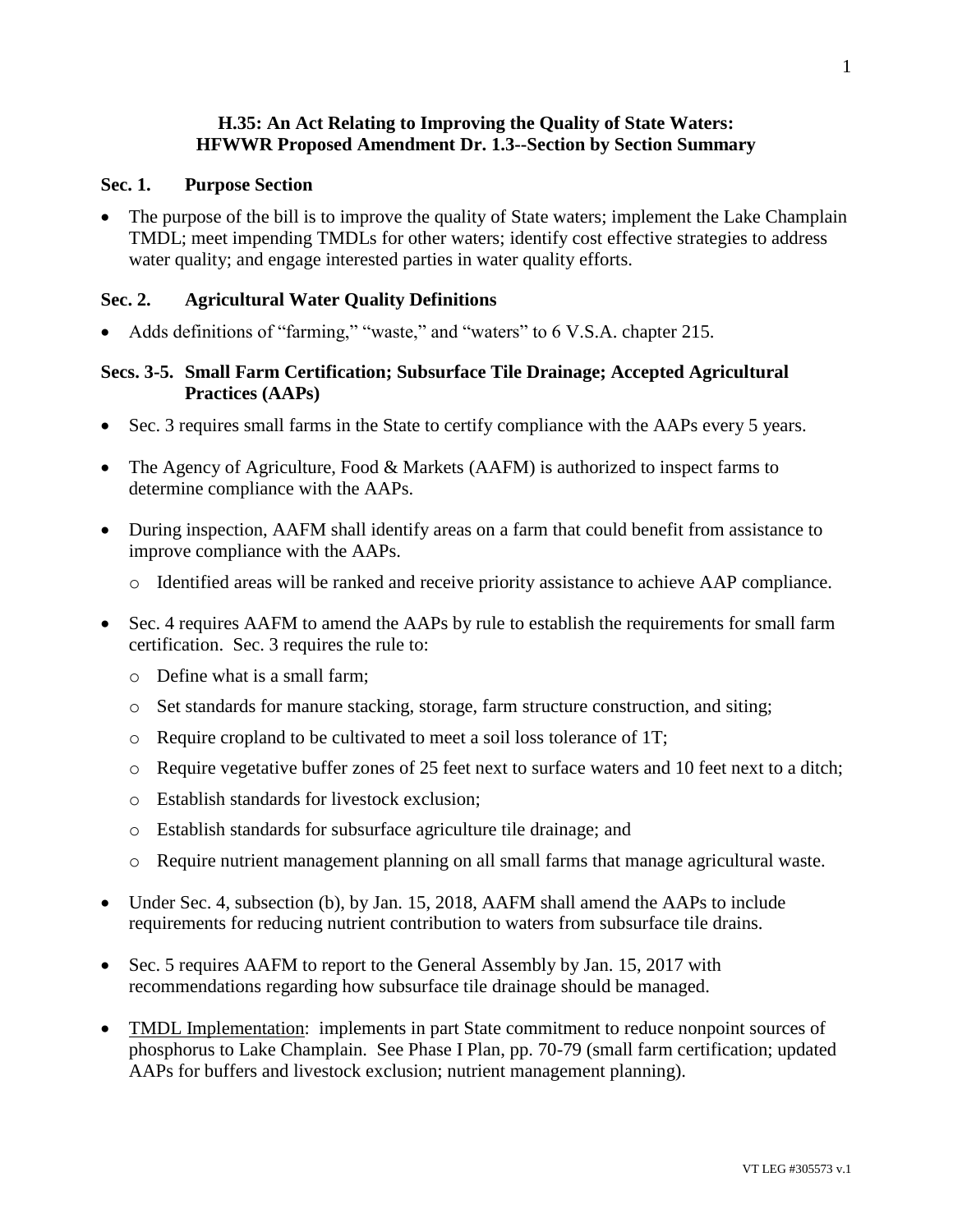## **Secs. 6-7. Agricultural Water Quality; Best Management Practices (BMPs)**

- Under current law, before AAFM requires BMPS, AAFM shall determine that "sufficient financial assistance" is available to assist farmers in implementing BMPs.
- Secs. 6  $\&$  7 would delete the required determination of sufficient financial assistance. Instead, the Secretary shall inform farmers of resources available to assist implementation of BMPs.

## **Sec. 8. Agricultural Water Quality Training for Farmers**

- AAFM shall adopt requirements for training owners or operators of small farms, medium farms, and large farms regarding:
	- o prevention of discharges to waters;
	- o mitigation of stormwater runoff from farms; and
	- o land application of manure, nutrients and sludge.
- AAFM shall require training as condition of LFO permit, MFO permit, and SFO certification.
- AAFM may phase in training requirements based on farm size, permit type, or available staffing.

## **Sec. 9. Certification of Custom Applicators**

- Sec. 9 requires AAFM to adopt by rule requirements for the certification of custom applicators.
- Custom applicators are persons who apply manure, nutrients, or sludge to land for compensation.
- Custom applicators shall be required to complete 8 hours of training over each 5 year period.
- The training shall address application methods to minimize runoff and identification of weather or soil conditions that increase risk of runoff.

## **Secs. 10-14. AAFM Enforcement of Agricultural Water Quality Requirements**

- Sec. 10 adopts water quality enforcement authority in a new subchapter of 6 V.S.A. chap. 215.
- The new enforcement subchapter streamlines and makes consistent the existing enforcement authority, while also providing new authority, including:
	- o Emergency assistance orders to protect water quality;
	- o Mandatory corrective actions; and
	- o Mandatory removal of livestock when the volume of livestock waste exceeds farm capacity.
- Sec. 10 mandates that when AAFM identifies a farm in violation of the LFO, MFO, or AAP requirements, the agency shall provide the farm with a "required corrective action"
	- o Under current law, when AAFM identifies a violation, statute provides that they will "recommend" a corrective action.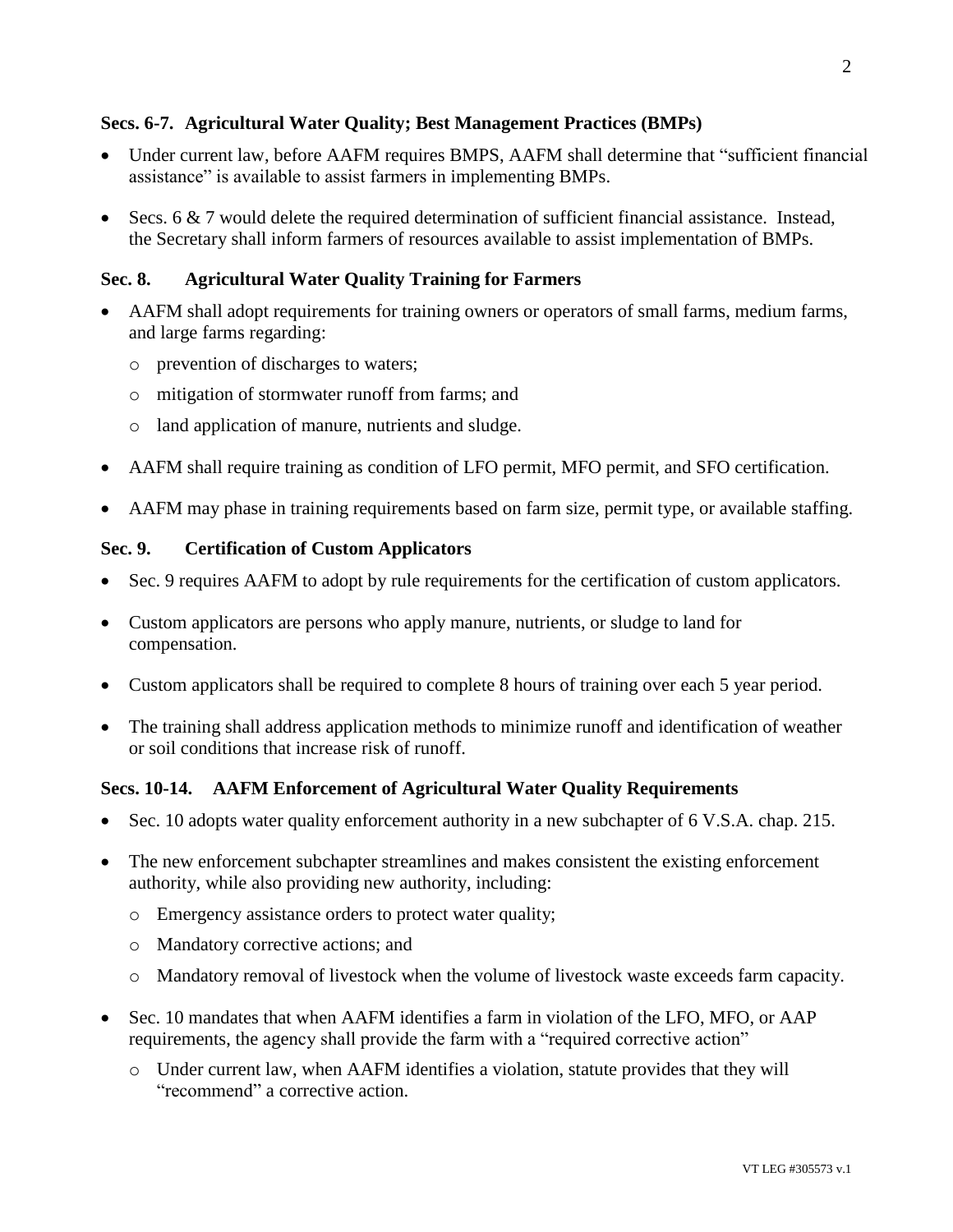- Sec. 10 also provides AAFM with civil enforcement authority to enjoin activities, order corrective actions, and levy civil penalties of up to \$85,000 for violations.
- Secs. 11-14 are conforming amendments, including repeal of sections now incorporated under new enforcement subchapter.
- TMDL Implementation: increased inspection of farms and enforcement of water quality requirements under relevant LFO, MFO, and AAPs. See Phase I Plan, pp. 66-69 (water quality permitting programs—LFO, MFO, and CAFO).

# **Sec. 15. Stream Alteration; Agricultural Activities**

- ANR currently requires a stream alteration permit for the movement of 10 cubic yards or more of instream material in a watercourse.
	- o Instream material is rock, dirt, silt, large woody debris, etc.
- Current statute provides that a stream alteration permit is not required for AAPs.
- Sec. 15 provides that a stream alteration permit would be required for an agricultural practice that moves 10 cubic yards of instream material unless the practice is a streambank stabilization project approved by NRCS or the AAFM.

#### **Secs. 16-18. Compliance with AAPs as Condition of Participation in Use Value Appraisal**

- Under Sec. 16, Division of Property Valuation and Review (PVR) shall remove a parcel of agricultural land or farm building from use value appraisal (UVA) if the owner/operator is identified by AAFM as:
	- $\circ$  Out of compliance with the water quality requirements of 6 V.S.A. ch. 215; or
	- o Not in compliance with an enforcement order for an agricultural water quality violation.
- After a parcel or building is removed from UVA, a farmer may not apply for reenrollment of the parcel or farm building until AAFM notifies PVR that the owner or operator is complying with the agricultural water quality requirements or is complying with an enforcement order for an agricultural water quality violation.
	- $\circ$  Upon certification of compliance, the owner or operator can apply for enrollment at any time according to the existing requirements for application.
- Under Sec. 17, appeal of the removal of an agricultural parcel or farm building from UVA would be brought under the appeals process for agricultural water quality in 6 V.S.A. ch. 215.
- Sec. 18 redefines the term "development" under UVA to include AAFM notification of PVR to remove an agricultural parcel or farm building from UVA.
- As development, agricultural land or a farm building included in an AAFM notification would be subject to the land use change tax of 20% of the fair market value of the land or building.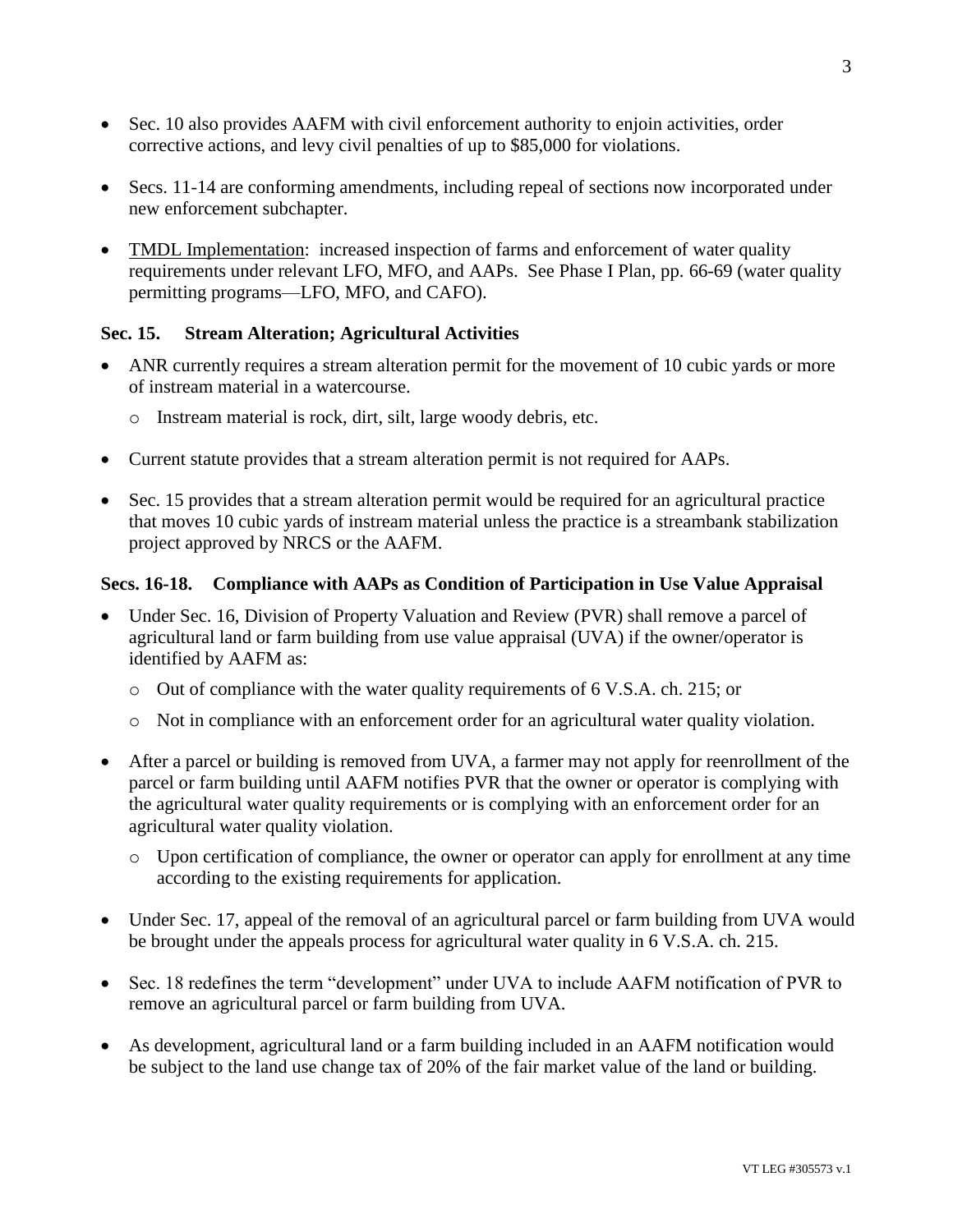## **Sec. 19-22. ANR Basin Planning; Regional Planning**

- Sec. 19 requires ANR to develop a schedule to update the basin plans for the 15 watersheds with plans. ANR shall report annually to the General Assembly regarding schedule implementation.
- Sec. 19 requires the Secretary to conduct certain activities in planning, including: ensuring involvement by municipal officials and interested parties; ensuring local input in planning process; providing education to municipal officials regarding planning and developing a recommendation on conformance of basin plan with applicable regional plans.
- Under Sec. 19, ANR may contract with Regional Planning Commissions to produce or assist in producing basin plans.
- Sec. 20 provides that regional planning shall be used to further the goal of maintaining water quality by following policies and actions developed in ANR basin plans.
- Sec. 21 provides that ANR should receive notice of new regional plans and proposed amendments to regional plans.
- Sec. 22 provides that a regional plan shall be consistent with water quality policies to protect and improve waters and shall be used in the development of applicable basin plans.
- TMDL Implementation: integrated planning for TMDL implementation and water quality improvement. See Phase I Plan, pp. 58-63 (integrated basin planning).

## **Sec. 23. Anti-degradation Policy Implementation Rule**

 Requires ANR to adopt by rule an implementation process for the antidegradation policy in the Vermont water quality standards.

## **Sec. 24. ANR Stormwater Management Authority**

- Sec. 23 rewrites ANR's statutory stormwater authority in 10 V.S.A.  $\S$  1264. The existing section is in need of reorganization. Much of the underlined language is existing authority.
- § 1264(b), important definitions under this section include:
	- o "Impervious surface" means those manmade surfaces, including paved and unpaved roads, parking areas, roofs, driveways, and walkways, from which precipitation runs off rather than infiltrates.
	- o "Regulated stormwater runoff" means precipitation, snowmelt, and the material dissolved or suspended in precipitation and snowmelt that runs off impervious surfaces and discharges into surface waters or into groundwater via infiltration.
	- o "Stormwater runoff" means precipitation and snowmelt that does not infiltrate into the soil, including material dissolved or suspended in it, but does not include discharges from undisturbed natural terrain or wastes from combined sewer overflows.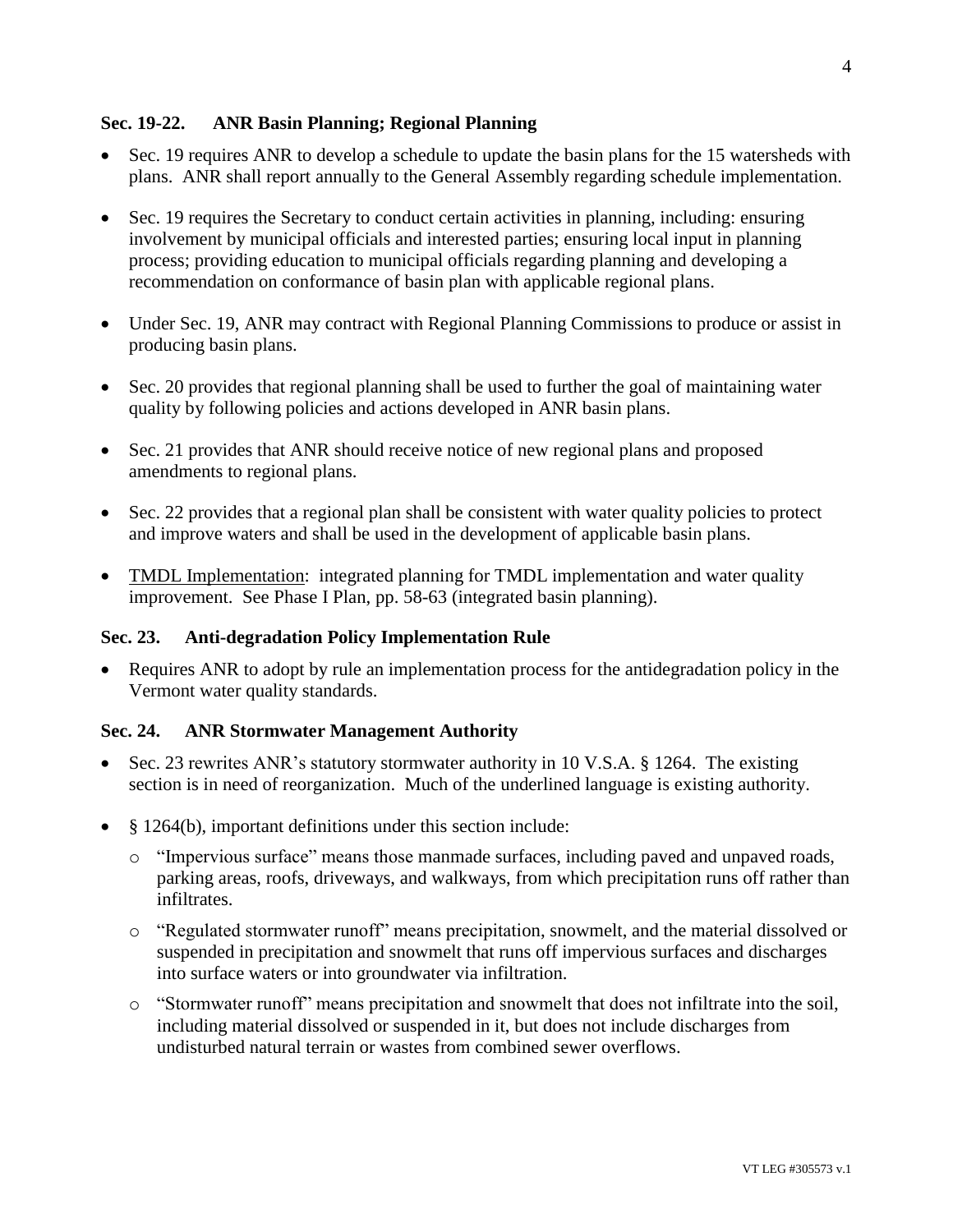- § 1264(c), clarifies the activity that requires a stormwater permit from ANR, including:
	- o Construction of one acre or more of new impervious surface;
	- o Discharge from a facility with a standard industrial classification under 40 C.F.R. § 122.26;
	- o Municipalities ANR requires a permit for as a municipal separate storm sewer system;
	- o Earth disturbance of 1 acre or greater, or less than 1 acre if part of a common plan of development;
	- $\circ$  Expansion of existing impervious surface by more than 5,000 sq. feet if the total resulting impervious area is greater than one acre;
	- o Beginning July 1, 2021, discharges of stormwater from municipal roads.
- § 1264(d), clarifies the exemptions from permitting, including:
	- o Stormwater runoff from farms subject to AAPs;
	- o Stormwater runoff from CAFOs that require a discharge permit;
	- o Stormwater runoff from silvicultural activities subject to AMPs; and
	- o Stormwater systems that a municipality has assumed legal responsibility.
- § 1264(e), ANR authority to require a permit for a discharge of stormwater runoff from impervious surface that ANR designates as in need of a permit in order reduce the adverse impacts to water quality.
	- o This authority is known as residual designation authority (RDA).
	- o ANR's proposed Phase I Implementation plan includes proposals for a state roads permit and a permit for retrofitting old, impervious surface. If these permits are adopted, they likely will be adopted under the RDA authority in this subsection.
- § 1264(f): ANR will have rulemaking authority to implement the stormwater program, including use of basin planning to establish watershed specific priorities for stormwater management.
- $\S$  1264(g): ANR may issue general permits for classes of regulated stormwater runoff according to statutory requirements for general permit issuance.
- $\S$  1264(g): ANR shall issue a general permit for stormwater discharges from municipal roads.
	- o The permit shall establish a schedule for implementation, including the inventory of roads, prioritization of projects, and implementation.
	- o All cities, towns, and villages shall apply for the permit by July 1, 2021.
- § 1264(h): Establishes permit requirements for regulated stormwater runoff permits, including:
	- $\circ$  A stormwater permit may be issued for a term of up to 10 years, but any permit required under the federal CWA must have a permit term of up to 5 years.
	- o Regulated stormwater runoff must meet discharge standards based on type of discharge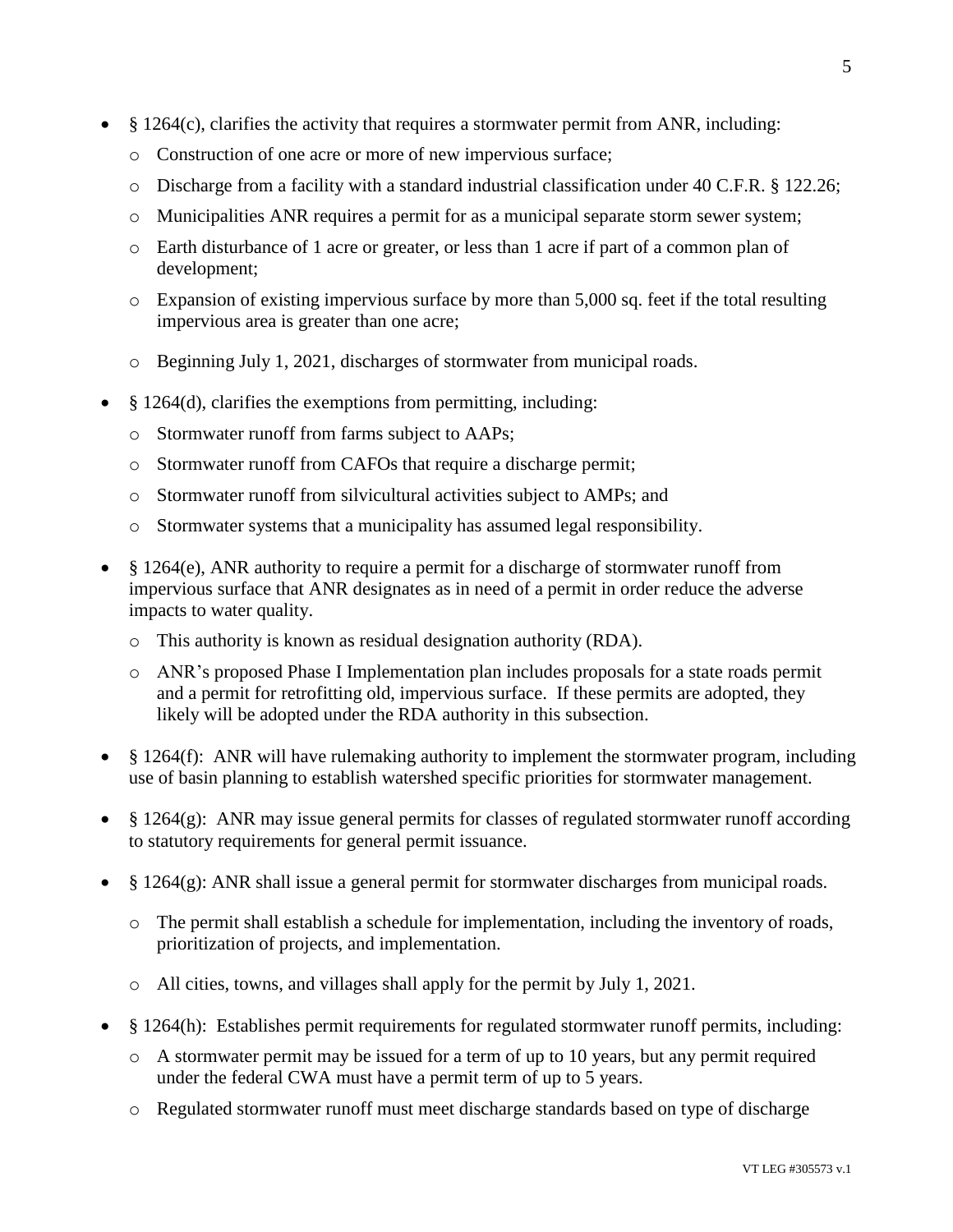- § 1264(i): ANR may deny an application for the discharge of regulated stormwater based upon the applicant's prior history of compliance.
- TMDL Implementation: contemplates new permit requirements for stormwater runoff from roads and existing developed lands to reduce erosion and sedimentation. See Phase I Plan, pp. 80-83 (stormwater management).

## **Sec. 25. Water Quality Data Coordination**

 ANR shall be required to coordinate and assess all available water quality data and identify on a map the areas of the State that are significant contributors to water quality issues.

## **Sec. 26. Vermont Clean Water Fund**

- Establishes a Clean Water Fund Special Fund to provide funding to:
	- o Programs and projects that address sources of water pollution in waters listed as impaired;
	- o Projects that address water pollution in critical source areas;
	- o Programs or projects to repair riparian conditions that pose a risk of flooding.
- The Fund shall consist of revenue dedicated for deposit in the Fund, specific revenue is not identified in Draft 1.3.
- A Clean Water Fund Board shall administer the Fund. The Board shall consist of the Secretaries of Natural Resources, Agriculture, Transportation, Commerce and Community Development and six additional members, appointed by the Speaker of the House, the Committee on Committees, or the Governor.
- The Clean Water Fund Board shall make recommendations to the Secretary of Administration regarding how funds from the Clean Water Fund shall be included in the State budget.
	- o The Secretary of Administration shall give deference to the Board's recommendations.
- The Clean Water Fund Board shall publish an annual report summarizing all Fund investments.
- TMDL Implementation: To implement programs necessary for TMDL implementation, the State will require additional staff and funding. See Phase I Plan, p. 117 (funding and capacity).

## **Sec. 27. [Reserved for potential funding proposal]**

## **Sec. 28. [Reserved for potential funding proposal]**

## **Secs. 29-30. Department of Environmental Conservation (DEC) Permit Fees**

- Sec. 29 provides for increases in DEC water quality related permits. The increase in fees would provide for additional revenue of \$1.5 million to be used for DEC's share of clean water initiative, including Lake Champlain restoration efforts.
- Municipal, AOT and BGS fee exemptions for certain permits would be repealed.